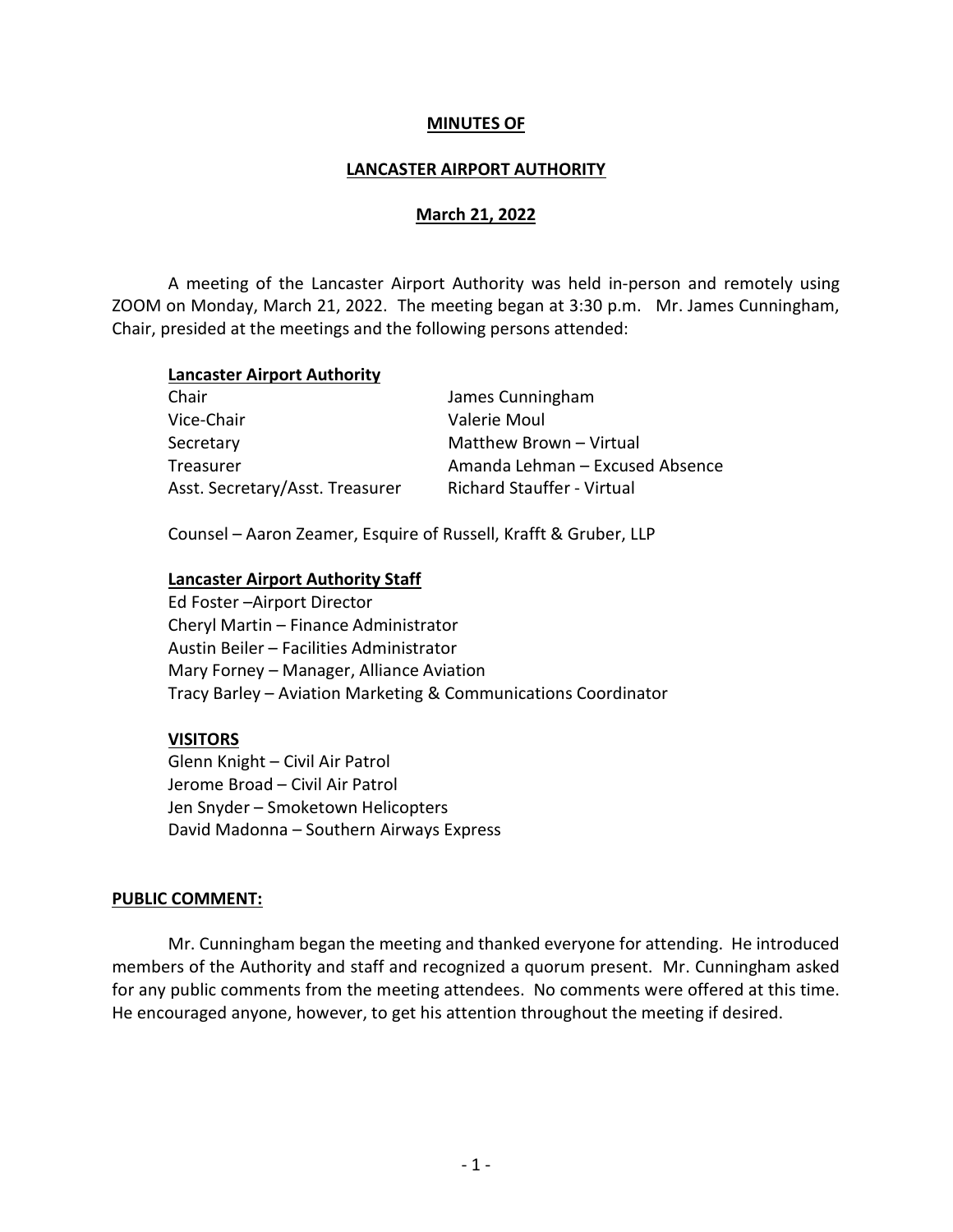#### MINUTES OF LAST MEETINGS:

 Copies of the proposed minutes of the Lancaster Airport Authority Board meeting held on February 28, 2022 were distributed to the Board members. Upon motion duly made by Ms. Moul, seconded by Mr. Stauffer, and unanimously agreed, the minutes were approved as submitted.

### FINANCE COMMITTEE:

FINANCIAL REPORT – Ms. Martin reviewed the financial report for period ending February 28, 2022. Overall a great picture only two months into the year even with bad weather in February. Reserves are being decreased by the local share of projects, however, the Terminal match should be available soon with a reimbursement amount of just over \$1 million. The airport continues to be busy and able to capture income from the increased activity. The following table is the report for the referenced period.

| Period Ending February 28, 2022                    |                                       |               |                        |            |  |
|----------------------------------------------------|---------------------------------------|---------------|------------------------|------------|--|
| <b>Combined General Fund and Alliance Aviation</b> |                                       |               |                        |            |  |
|                                                    | <b>Reporting Period</b>               | <b>Budget</b> | <b>Actual</b>          |            |  |
|                                                    | February Net Revenue:                 | \$93,871.13   | \$133,306.92           |            |  |
|                                                    | Year to Date Net Revenue:             | \$176,805.70  | \$274,218.01           |            |  |
| <b>General Fund Report</b>                         |                                       |               |                        |            |  |
|                                                    | <b>Reporting Period</b>               | <b>Budget</b> | <b>Actual</b>          |            |  |
|                                                    | February Net Revenue:                 | \$63,474.59   | \$73,927.24            |            |  |
|                                                    | Year to Date Net Revenue:             | \$120,267.77  | \$148,759.37           |            |  |
|                                                    | <b>Alliance Aviation Report</b>       |               |                        |            |  |
|                                                    | <b>Reporting Period</b>               | <b>Budget</b> | <b>Actual</b>          |            |  |
|                                                    | February Net Revenue:                 | \$30,396.54   | \$59,379.68            |            |  |
|                                                    | Year to Date Net Revenue:             | \$56,537.93   | \$125,458.64           |            |  |
| <b>Cash and Cash Equivalents</b>                   |                                       |               |                        |            |  |
|                                                    | <b>Item</b>                           |               | <b>Current Balance</b> |            |  |
|                                                    | <b>General Fund Checking Account:</b> |               |                        | \$4,908.17 |  |
| <b>General Fund Liquid Reserves:</b>               |                                       |               | \$286,238.92           |            |  |
| Certificate of Deposit:                            |                                       |               | \$1,984,000.00         |            |  |
| <b>PLGIT Cash Account:</b>                         |                                       |               | \$418.75               |            |  |
| <b>PLGIT Prime Investment Account</b>              |                                       |               | \$23,376.70            |            |  |
| <b>PLGIT Term Account</b>                          |                                       |               | \$3,450,000.00         |            |  |
| <b>General Fund Accounts Receivable:</b>           |                                       |               | \$83,904.02            |            |  |
| <b>General Fund Accounts Payable:</b>              |                                       |               | ( \$151, 715.99)       |            |  |
| Alliance Aviation Checking/Cash on Hand:           |                                       |               | \$81,984.70            |            |  |
| <b>Alliance Aviation Accounts Receivable:</b>      |                                       |               | \$77,597.15            |            |  |
| <b>Alliance Aviation Accounts Payable:</b>         |                                       |               | ( \$71, 183.65)        |            |  |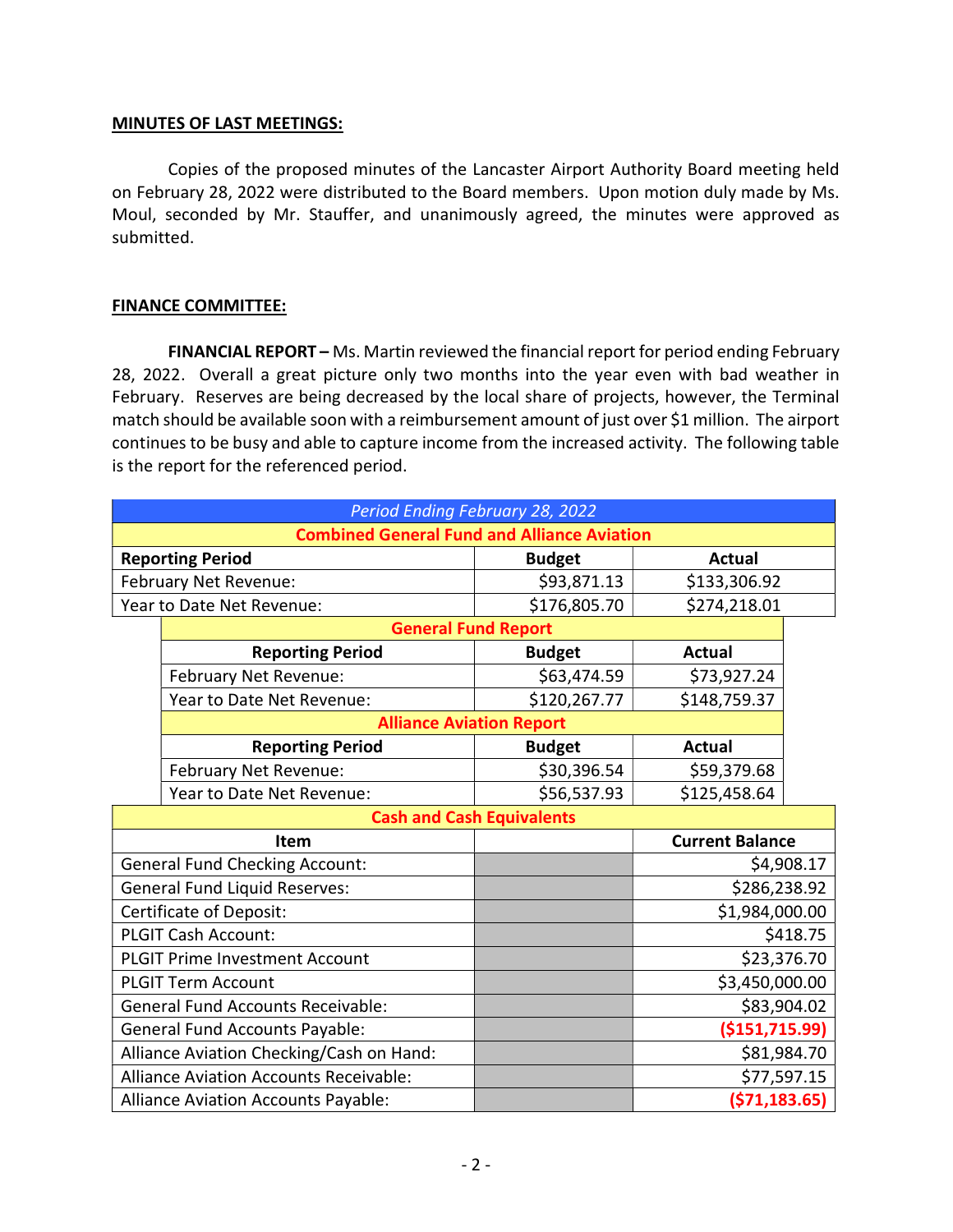| <b>Total Cash and Cash Equivalents:</b>         |                 | \$5,769,528.77            |  |  |  |
|-------------------------------------------------|-----------------|---------------------------|--|--|--|
| <b>Grant-Funded Project Construction Report</b> |                 |                           |  |  |  |
| Balance @ January 31, 2022                      |                 | \$568.60                  |  |  |  |
| <b>Grant Receipts/Transfers:</b>                |                 | \$475,258.29              |  |  |  |
| Line of Credit Drawdowns:                       |                 | \$0.00                    |  |  |  |
| <b>Total Cash Disbursements:</b>                |                 | (\$475,258.29)            |  |  |  |
| Balance @ February 28, 2022                     |                 | \$568.60                  |  |  |  |
| <b>Passenger Facility Charge Account</b>        |                 |                           |  |  |  |
| Balance @ February 28, 2022                     |                 | \$1,608.78                |  |  |  |
| \$1 Million Line of Credit Report               |                 |                           |  |  |  |
| <b>Item</b>                                     | Rate of 4.0000% | <b>Available Balance:</b> |  |  |  |
| Balance @ February 28, 2022                     |                 | \$1,000,000.00            |  |  |  |

The financial reports were moved for approval as submitted by Ms. Moul, seconded by Mr. Stauffer, and unanimously approved subject to audit.

COMMUNITY DAYS 2022 – PARKING COST: Mr. Foster recommended that the parking rate for event attendees be increased to \$20 per car. He also recommended setting up an area with guaranteed parking close to the event for \$30. Reserved parking would be on a per-day basis. Staff is also looking to secure bleachers with a fee of \$10 per person for up to 200 people per day. Staff is looking at farmland by Penn Cinema to be utilized as an overflow lot and secure wagons to shuttle people back and forth to the entrance. Military support approval has also been secured and Staff are looking to bring military assets to the event.

### PERSONNEL COMMITTEE REPORT:

No report this month.

### FACILIITES COMMITTEE:

SPORT FLYING USA LEASE AGREEMENT: The former Hi-Tech Helicopters lease expired as of February 28, 2022. The hangar facility will be leased out to two entities – Sport Flying USA and Liberty War Bird Association, utilizing about 66% and 34% respectively. A lease agreement has been extended to Sport Flying USA for their portion of the facility. The following resolution approves the lease agreement retroactive to March 1, 2022.

# Resolution No. 05 of 2022 Sport Flying USA Services Lease Agreement

WHEREAS, Sport Flying USA Services desires to lease space to store aircraft for their charter, aircraft sales, and aircraft maintenance business at the Lancaster Airport; and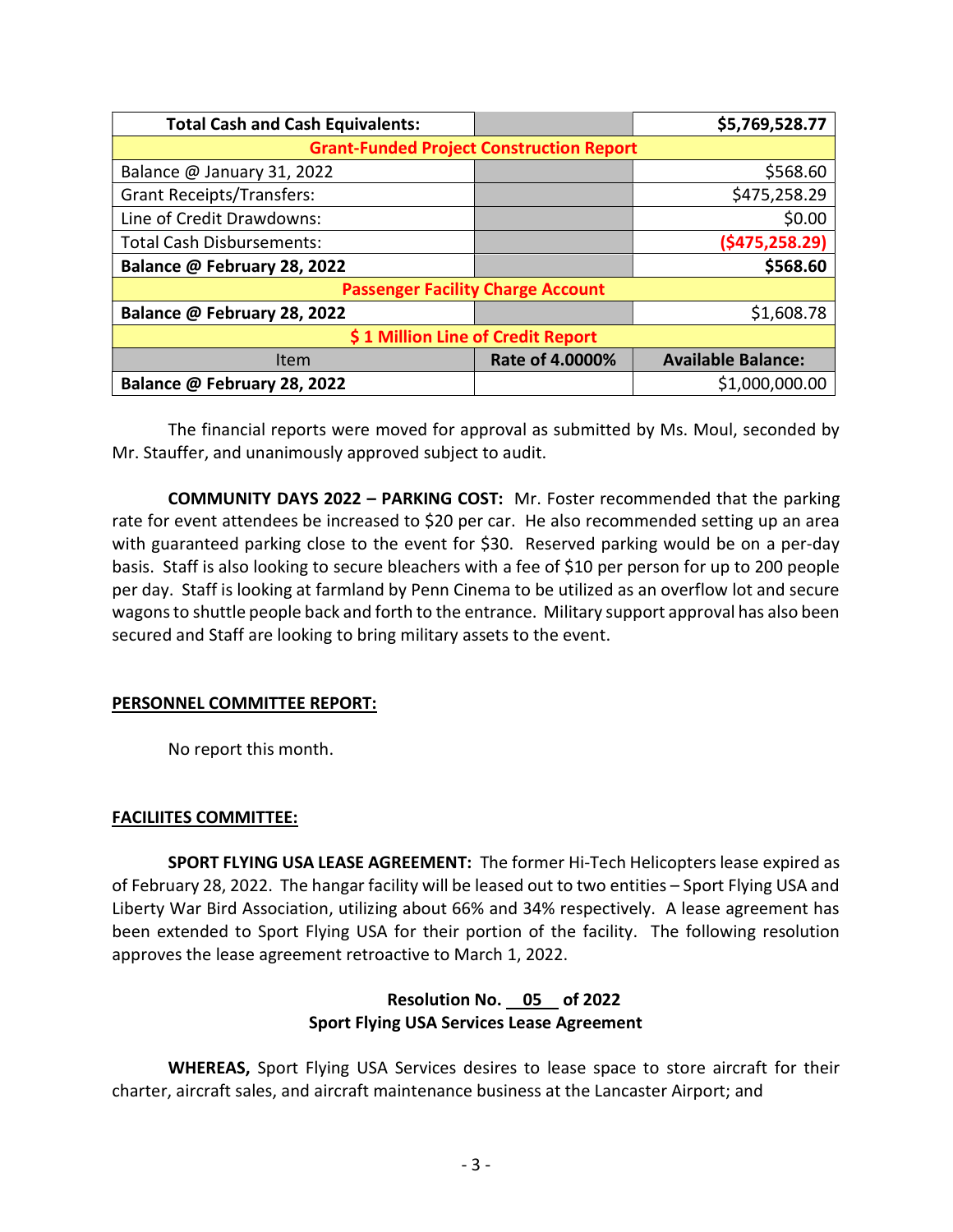WHEREAS, the Lancaster Airport Authority has offered a lease agreement for a portion of a hangar facility to Sport Flying USA Services.

 NOW THEREFORE BE IT RESOLVED that Lancaster Airport Authority does hereby approve the lease agreements for Sport Flying USA Services; and

ALSO BE IT RESOLVED that the authorization of William E. Foster, Airport Director, to act as agent to execute any and all necessary documents relating to the aforementioned agreement is hereby approved; and

ALSO BE IT RESOLVED a copy of the Lease Agreement is attached hereto and made a part of this Resolution.

 Upon motion duly made by Mr. Stauffer, seconded by Ms. Moul, and unanimously agreed, the resolution was adopted and the agreement was accepted.

LIBERTY WAR BIRD ASSOCIATION, INC.: The other lease of the former Hi-Tech Helicopters is the Liberty War Bird Association. A lease agreement has been extended to Liberty War Bird Association for their portion of the facility. The following resolution approves the lease agreement retroactive to March 1, 2022.

### Resolution No. 06 of 2022 Liberty War Bird Association Lease Agreement

WHEREAS, Liberty War Bird Association Inc. desires to lease space to store aircraft at the Lancaster Airport; and

WHEREAS, the Lancaster Airport Authority has offered a lease agreement for a portion of a hangar facility to Liberty War Bird Association, Inc.

 NOW THEREFORE BE IT RESOLVED that Lancaster Airport Authority does hereby approve the Lease Agreement for Liberty War Bird Association, Inc.; and

ALSO BE IT RESOLVED that the authorization of William E. Foster, Airport Director, to act as agent to execute any and all necessary documents relating to the aforementioned agreement is hereby approved; and

ALSO BE IT RESOLVED a copy of the Lease Agreement is attached hereto and made a part of this Resolution.

 Upon motion duly made by Mr. Stauffer, seconded by Mr. Brown, and unanimously agreed, the resolution was adopted and the agreement was accepted.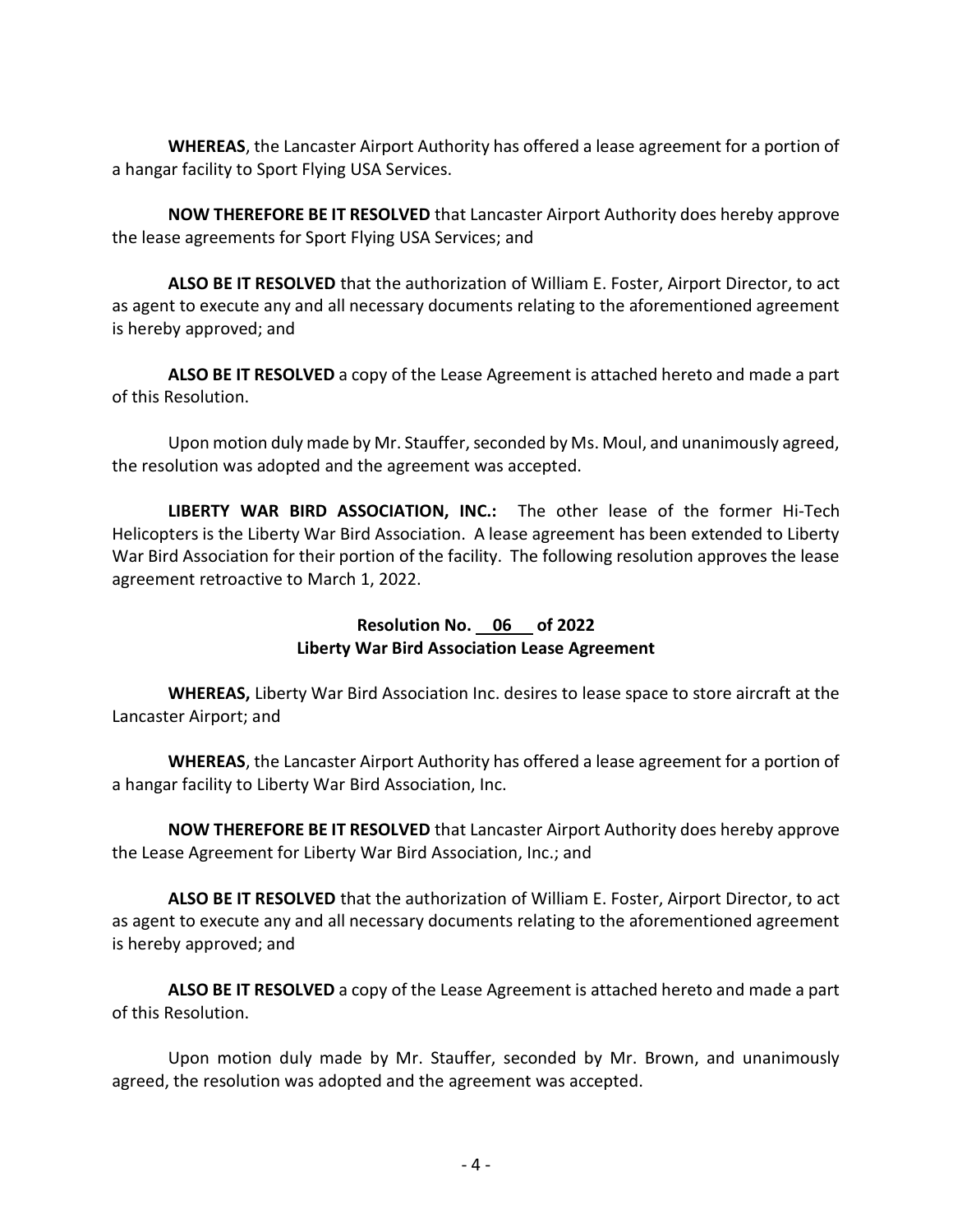26 NORTH AVIATION LEASE AGREEMENT: The facility leased by 26 North Aviation expired December 31, 2021. Staff had been working with 26 North regarding their future at the Lancaster Airport. Currently, they desire to remain in their current facility, however, they may consider building or renting a larger hangar to accommodate larger aircraft in their fleet. A lease agreement retroactive to January 1, 2022 has been forwarded to 26 North. The following resolution approves the agreement.

### Resolution No. 07 of 2022 26 North Aviation, Inc. Lease Agreement

WHEREAS, 26 North Aviation, Inc. desires to lease space to store aircraft and operate a charter service at the Lancaster Airport; and

WHEREAS, the Lancaster Airport Authority has offered a Lease Agreement to 26 North Aviation, Inc.

 NOW THEREFORE BE IT RESOLVED that Lancaster Airport Authority does hereby approve the Lease Agreement for 26 North Aviation, Inc.; and

ALSO BE IT RESOLVED that the authorization of William E. Foster, Airport Director, to act as agent to execute any and all necessary documents relating to the aforementioned agreement is hereby approved; and

ALSO BE IT RESOLVED a copy of the Lease Agreement is attached hereto and made a part of this Resolution.

 Upon motion duly made by Mr. Stauffer, seconded by Ms. Moul, and unanimously approved, the resolution was adopted and the agreement was approved.

VENTURE JETS LEASE AGREEMENT: Mr. Foster has been working with Mr. Miasnikowicz, President of Venture Jets, regarding a land lease to erect a hangar facility adjacent to his current facility. A land lease agreement has been presented to Mr. Miasnikowicz for consideration. Staff and Counsel are awaiting who the tenant will be in order to finalize the agreement. They are already in the very preliminary stages to start designing the facility to ensure they can move forward at their desired location.

# Resolution No. 08 of 2022 Venture Jets, Inc. Hangar Ground Lease Agreement

WHEREAS, Venture Jets, Inc. desires to lease ground to erect a hangar facility to store aircraft at the Lancaster Airport; and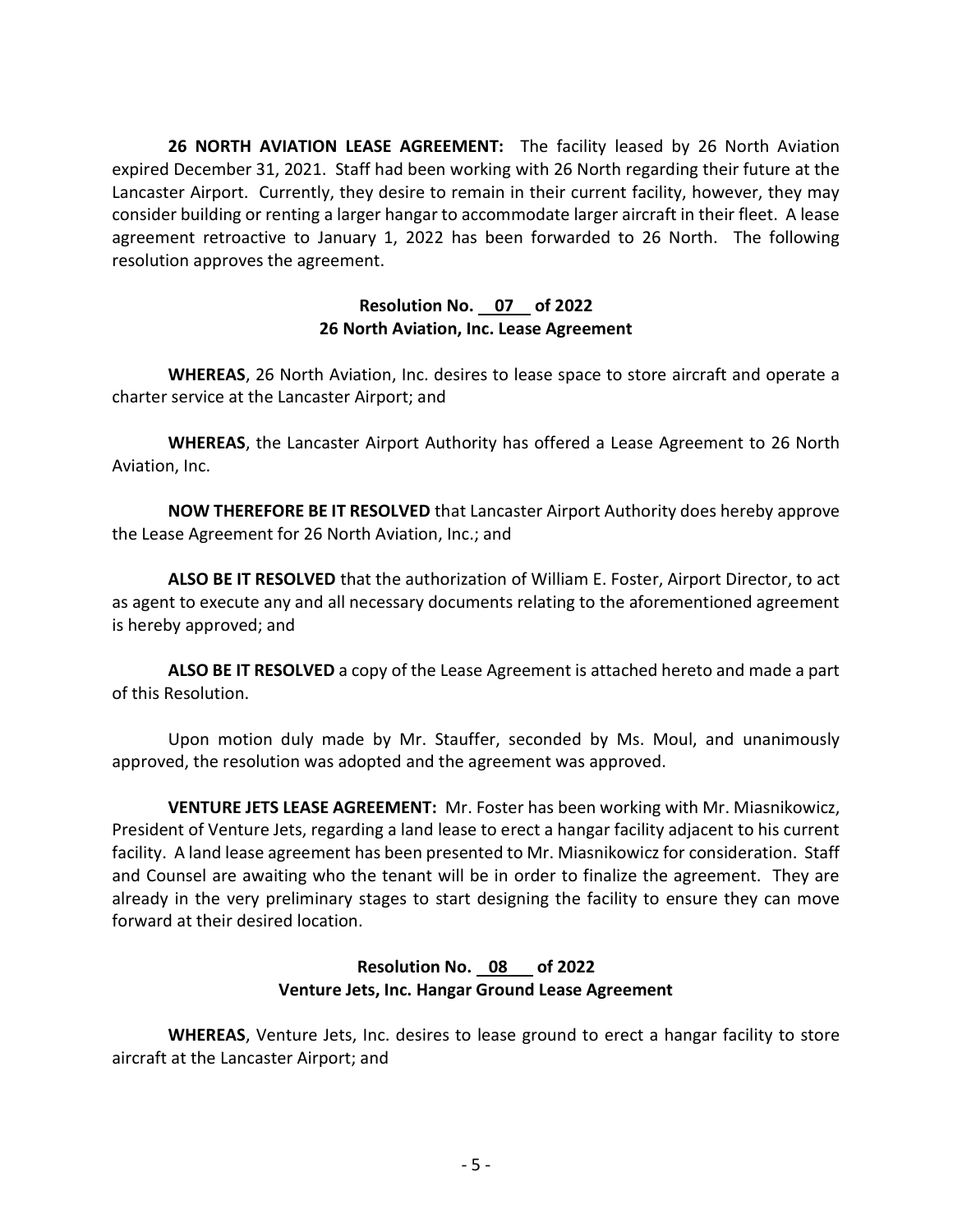WHEREAS, the Lancaster Airport Authority has offered to Venture Jets, Inc. a Hangar Ground Lease Agreement for premises at the Lancaster Airport.

NOW THEREFORE BE IT RESOLVED that the Lancaster Airport Authority does hereby approve the Ground Hangar Lease Agreement for Venture Jets, Inc. for premises at the Lancaster Airport; and

ALSO BE IT RESOLVED that the authorization of William E. Foster, Airport Director, to act as agent to execute any and all necessary documents relating to the aforementioned agreement is hereby approved; and

ALSO BE IT RESOLVED a copy of the Lease Agreement is attached hereto and made a part of this Resolution.

 Upon motion duly made by Mr. Stauffer, seconded by Ms. Moul, and unanimously approved, the resolution was adopted and the agreement was approved. Staff will work with Mr. Miasnikowicz to complete and execute the agreement.

MCFARLAND JOHNSON BASE ENGINEERING AGREEMENT: During a recent engineer selection related to designing and building hangars on the north side of the field, McFarland Johnson scored the highest during the qualification stage and submitted a base engineering proposal. Actual work will be submitted with a Task Order Agreement. It is anticipated that the cost will be able to be funded in a future hangar facility grant agreement. The following resolution approves the agreement.

### Resolution No. 09 of 2022 McFarland-Johnson, Inc. Base Engineering Agreement

WHEREAS, the Lancaster Airport Authority requested a Request for Qualification for qualified engineering services related to hangars at the Lancaster Airport; and

WHEREAS, McFarland-Johnson, Inc. was selected as the highest qualified engineering firm from the submitted proposals; and

WHEREAS, McFarland-Johnson has presented the Lancaster Airport Authority with an Agreement for Professional Services to provide engineering services for hangar projects at the Lancaster Airport slated for 2022 – 2027.

 NOW THEREFORE BE IT RESOLVED that Lancaster Airport Authority does hereby approve the base engineering agreement for professional services with McFarland-Johnson, Inc. for engineering services for hangar projects at the Lancaster Airport; and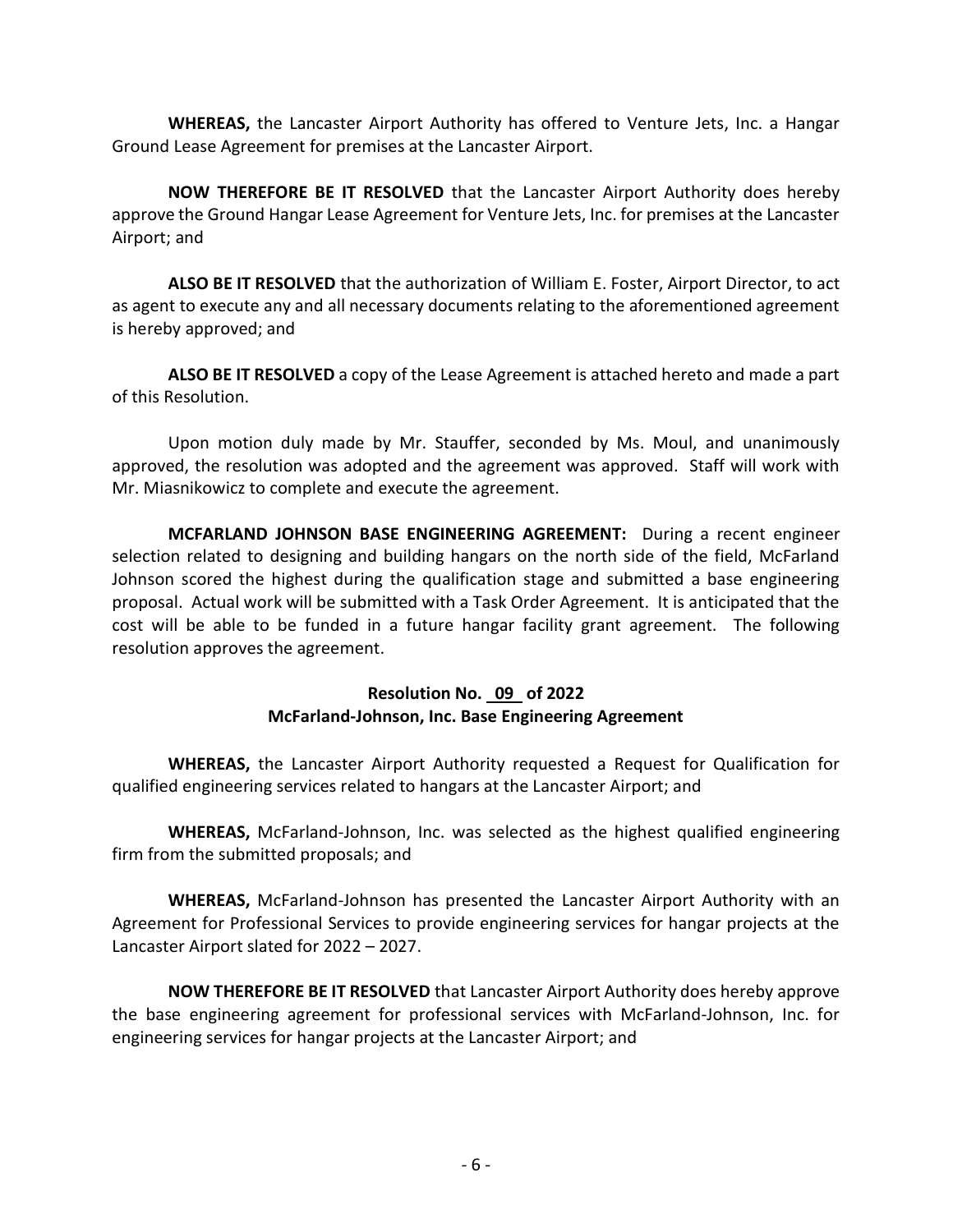ALSO BE IT RESOLVED that the authorization of William E. Foster, Airport Director, to act as agent to execute any and all necessary documents relating to the aforementioned agreement is hereby approved; and

ALSO BE IT RESOLVED a copy of the Base Engineering Agreement is attached hereto and made a part of this Resolution.

Upon motion duly made by Mr. Stauffer, seconded by Mr. Brown, unanimously approved by all, the resolution was adopted and the agreement was approved. This agreement will be for potential hangar projects in the next five (5) years.

MCFARLAND JOHNSON ENGINEERING AGREEMENT NO. ONE (1): With the Base Engineering Agreement, McFarland Johnson prepared Task Order No. One (1) to providing hangar siting services. They will review the current footprint and provide recommendations for where to put future hangars, including the first one which is being designed and constructed for Aero-Tech Services. As noted with the Base Engineering Agreement, Staff anticipate that the cost for this effort will be eligible in a future design/construction hangar. The following resolution approves the agreement.

# Resolution No. 10 of 2022 McFarland-Johnson, Inc. Task Order No. 01 Agreement

WHEREAS, the Lancaster Airport Authority desires to build hangars at the Lancaster Airport; and

WHEREAS, McFarland-Johnson, Inc. has provided a Hangar Siting Analysis proposal identified as Task Order No. 01 to provide overall hangar development strategy in the amount of \$25,181.00.

 NOW THEREFORE BE IT RESOLVED that Lancaster Airport Authority does hereby approve Task Order No. One (01) agreement for professional services with McFarland-Johnson, Inc. for engineering services for hangar projects for the cost of \$25,181 at the Lancaster Airport; and

ALSO BE IT RESOLVED that the authorization of William E. Foster, Airport Director, to act as agent to execute any and all necessary documents relating to the aforementioned agreement is hereby approved; and

ALSO BE IT RESOLVED a copy of the Task Order One (01) Agreement is attached hereto and made a part of this Resolution.

Upon motion duly made by Mr. Stauffer, seconded by Ms. Moul, unanimously approved by all, the resolution was adopted and the agreement was approved. This agreement will start the process of developing hangars on the north side of the field.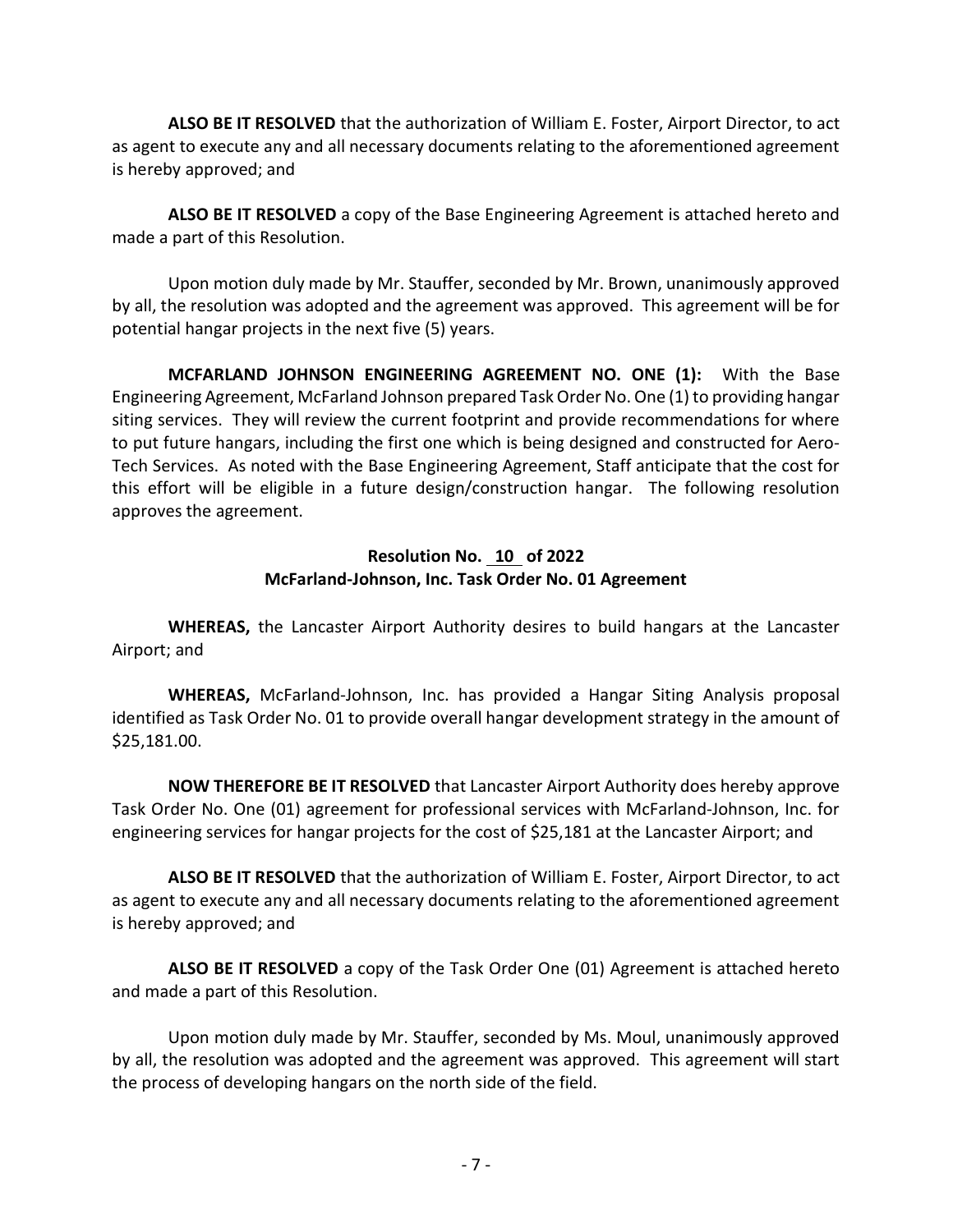CIVIL AIR PATROL ANNUAL REPORT: Representatives from the Jesse Jones Squadron 304 of the Civil Air Patrol provided an annual report for 2021. They attended the meeting as well to answer any questions. Major Jerome Broad also presented Mr. Cunningham, Chair, and the rest of the Airport Authority with a Certificate of Appreciation "for decades of support and assistance in form of housing for the unit, assistance with its three major missions (Aerospace Education, Emergency Services and Cadet Programs) and allowing us to be part of the local aviation community." The Board thanked the Civil Air Patrol for their service to the aviation community as well as the Certificate of Appreciation.

# NON-AERONAUTICAL PROPERTY COMMMITTEE:

TERRECON AGREEMENT: A cemetery is marked on the Airport Property Map which may or may not be still located where it is identified. Prior to being purchased by the Airport, the area, which is located between the current T-Hangar facility and the Air Traffic Control Tower, was a farm where it was common practice to bury family members on the property. Over time, the stones were moved by the farmers and the actual burial locations may or may not be where the stones are located. There is also an unmarked site reported to be near Taxiway Hotel. Prior to building any hangar facility near the Tower, the Airport Authority would be required to protect any potential remains. This process is being done to avoid a work stoppage once a project started. The following resolution approves the agreement to locate and provide cemetery delineation in the two (2) noted areas.

# Resolution No. 11 of 2022 Terracon Proposal For Services – Cemetery Delineation

WHEREAS, the Lancaster Airport Authority desires to build hangars at the Lancaster Airport; and

WHEREAS, there is reported to be two (2) cemetery locations on the field; and

WHEREAS, the Lancaster Airport Authority desires to locate and appropriately mark any remains found in the reported location; and

WHEREAS, Terracon has provided a proposal in the amount of \$8,000 to locate any remains on the field.

 NOW THEREFORE BE IT RESOLVED that Lancaster Airport Authority does hereby approve the proposal submitted by Terracon for services at the Lancaster Airport; and

ALSO BE IT RESOLVED that the authorization of William E. Foster, Airport Director, to act as agent to execute any and all necessary documents relating to the aforementioned agreement is hereby approved; and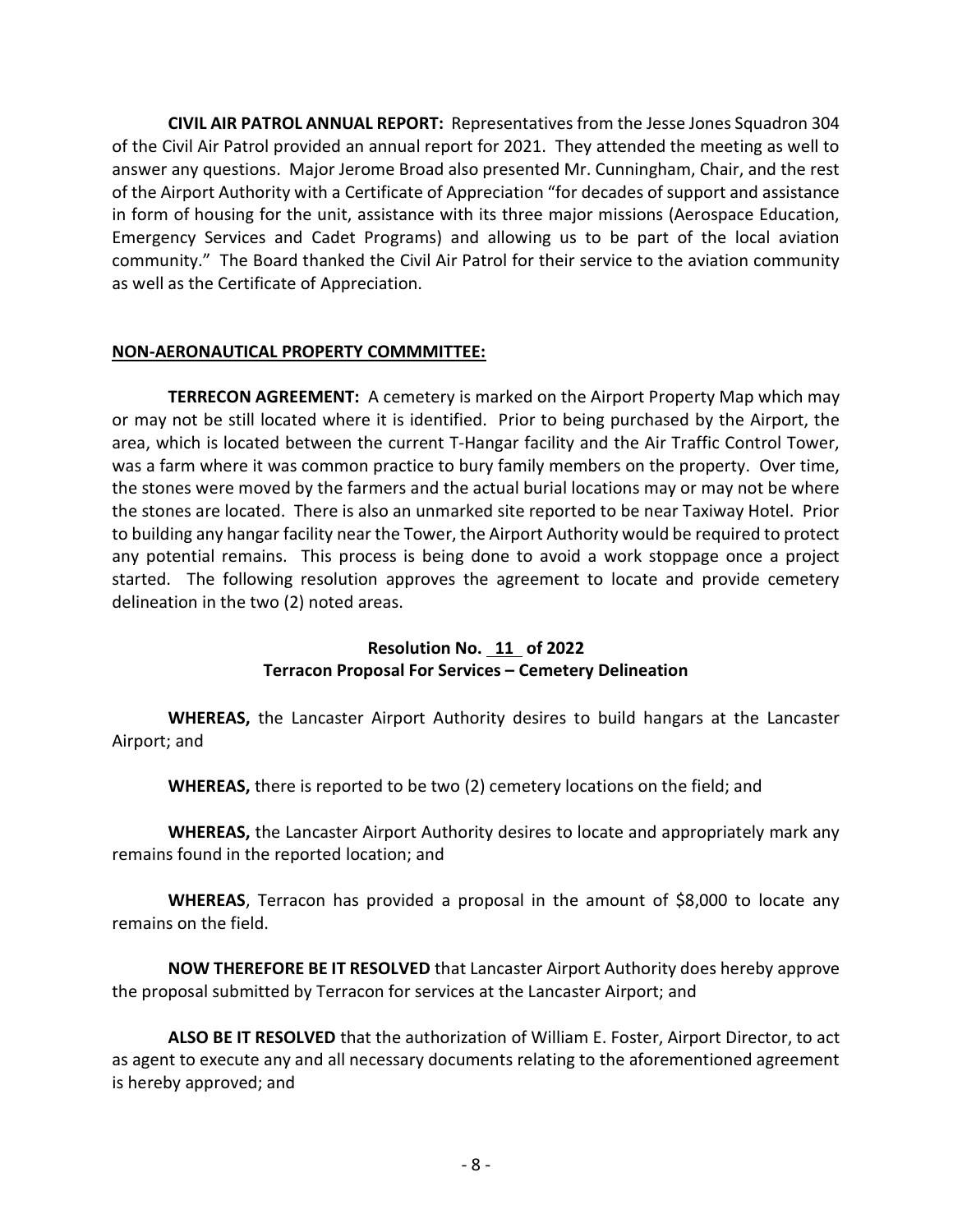ALSO BE IT RESOLVED a copy of the Agreement is attached hereto and made a part of this Resolution.

 Upon motion duly made by Mr. Stauffer, seconded by Mr. Brown, and unanimously approved, the resolution was adopted and the agreement was approved. It is anticipated that a portion of the cost would be project eligible as part of a t-hangar facility construction project.

ALDI LEASE AGREEMENT UPDATE: Ms. Martin reported that ALDI is currently working through their internal approvals to ensure that the project will move forward and have relayed that they do not feel that there would be any issues. They have reached out to PennDOT for Highways and Manheim Township with some pushback.

EARL TOWNSHIP LEASE AGREEMENT UPDATE: Ms. Martin reported that Earl Township Partners are reviewing the agreement and have basically agreed to the basic terms. Counsel has received comments regarding the rent escalators and after discussions, feel confident that final issue will be resolved and the agreement will be able to be executed. They are also finalizing their anticipated footprint as they work through approvals. Staff will assist with Federal approvals. The following resolution accepts the agreement in concept with Counsel providing an approval recommendation once the outstanding issue is resolved. The following resolution approves the lease agreement pending Counsel final approval.

# Resolution No. 12 of 2022 Earl Township Partners, LLC Ground Lease Agreement

WHEREAS, Earl Township Partners LLC desires to lease ground to develop commercial space at the Lancaster Airport; and

WHEREAS, the Lancaster Airport Authority has offered to Earl Township Partners, LLC a Ground Lease Agreement for premises at the Lancaster Airport.

NOW THEREFORE BE IT RESOLVED that the Lancaster Airport Authority does hereby approve the Ground Lease Agreement for Earl Township Partners, LLC for premises at the Lancaster Airport; and

ALSO BE IT RESOLVED that the authorization of William E. Foster, Airport Director, to act as agent to execute any and all necessary documents relating to the aforementioned agreement is hereby approved; and

ALSO BE IT RESOLVED a copy of the Ground Lease Agreement is attached hereto and made a part of this Resolution.

 Upon motion duly made by Mr. Stauffer, seconded by Mr. Brown, the resolution was adopted and the agreement was approved. Counsel will work with Earl Township Partners to finalize the agreement prior to execution.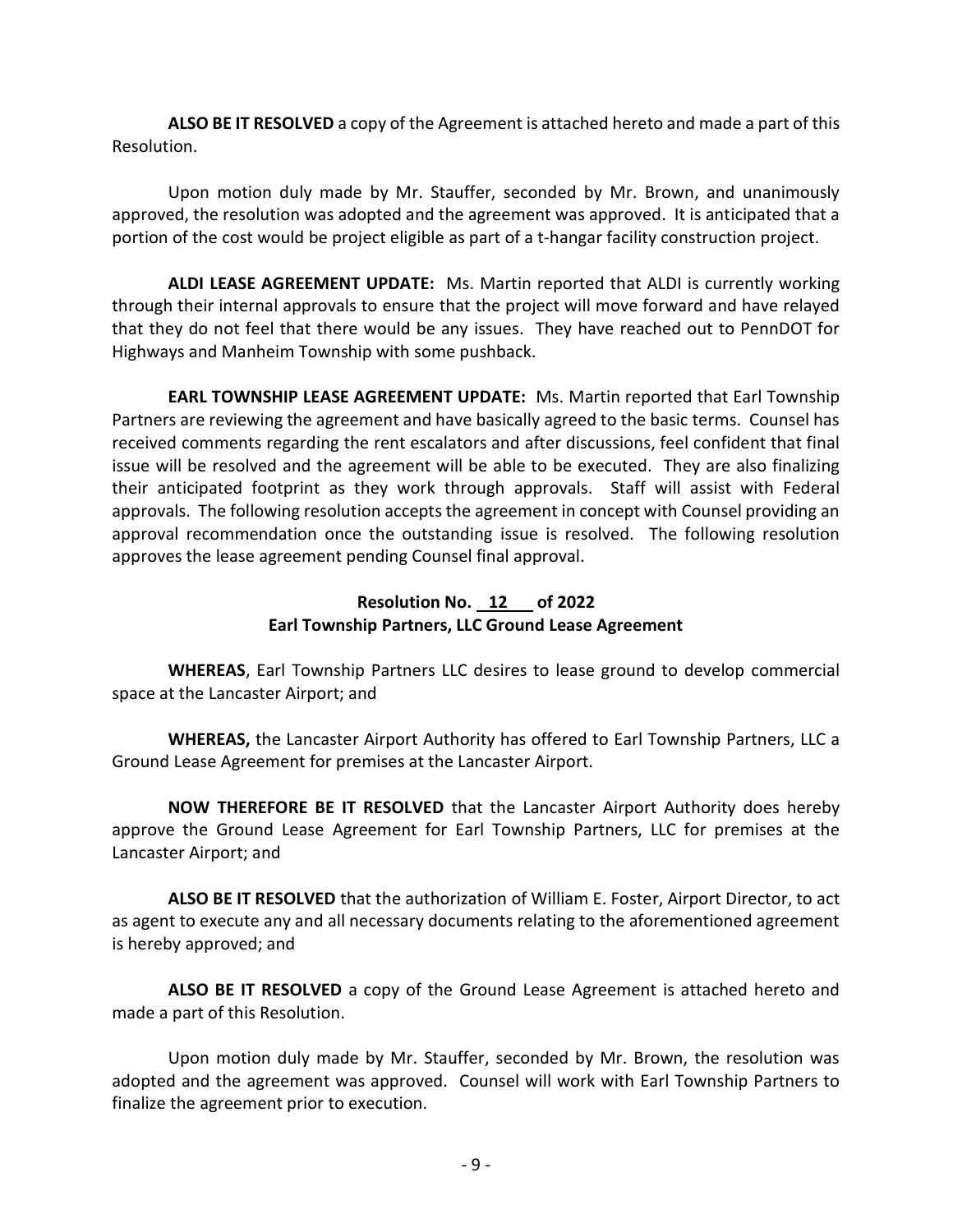MANHEIM TOWNSHIP BUS DEPOT UPDATE: Mr. Beiler reported that the required breakers should be in stock and installed in the next few weeks. Ms. Martin reported that she is working with School District staff to finalized an Amendment Agreement confirming the initial rental rate and the lease commencement date. The final document should hopefully be available at the next meeting.

### STAFF MANAGEMENT REPORTS:

AIRPORT DIRECTOR REPORT – Mr. Foster reported that at the recent NEC/AAAE Airports Conference he had an opportunity to discuss the Airport ATCT future with top representatives in the FAA who seemed surprised that Lancaster Airport has such a busy, aging facility. The day the conference ended, the lead person, David Fish, visited the Tower and was amazed at the high activity level and took keen notice to the deficiencies of the aging facility which is believed to be one of the oldest in the ATCT list. There are earmarks available to replace/repair Tower facilities and hopefully this meeting will put Lancaster's at the top if not close to it.

 Mr. Foster also reported that he is slated to attend an Airline meeting and he will be meeting with five (5) airlines who would benefit the most from service in and out of Lancaster Airport. One airline, Avelo Airline, paid a visit to the Airport to see the potential space. He will have more to report after returning from the conference.

FINANCE ADMINISTRATOR REPORT – Ms. Martin reported that aircraft activity started the year on a good note. About 50% of outstanding Receivables have been collected since February 28. Interest rates have started to climb so trying to take advantage as much as possible with investable funds. The annual audit is ongoing with the report anticipated to be available for consideration at the next Board meeting.

The NEC/AAAE Airports Conference was held in Hershey. Mr. Foster is the conference chair and staff attended the conference. At the conference, the Airport was awarded the Non-Aeronautical Business Development Award for using inventive strategies to provide nonaeronautical income to assist aeronautical activities. Mr. Foster was also awarded the Airport Executive of the Year. Mr. Foster is passionate about aviation and has served many years in various capacities with the Northeast Chapter of AAAE, National Chapter of AAAE, and the International Chapter of AAAE. From what Staff has heard and observed since he started at the Airport, Mr. Foster's award is well-deserved.

FACILITIES ADMINISTRATOR - Mr. Beiler reported that the inspections for the Bus building are to be held this week. He also recently attended a meeting with Delta Airport Consultants and the contractor for Phase II of the Runway 8-26 Rehab project. They are anticipating closing the runway for 5-6 weeks with Runway 13-31 remaining open during construction. A pre-construction meeting was also held for the FlyAdvanced hangar with the